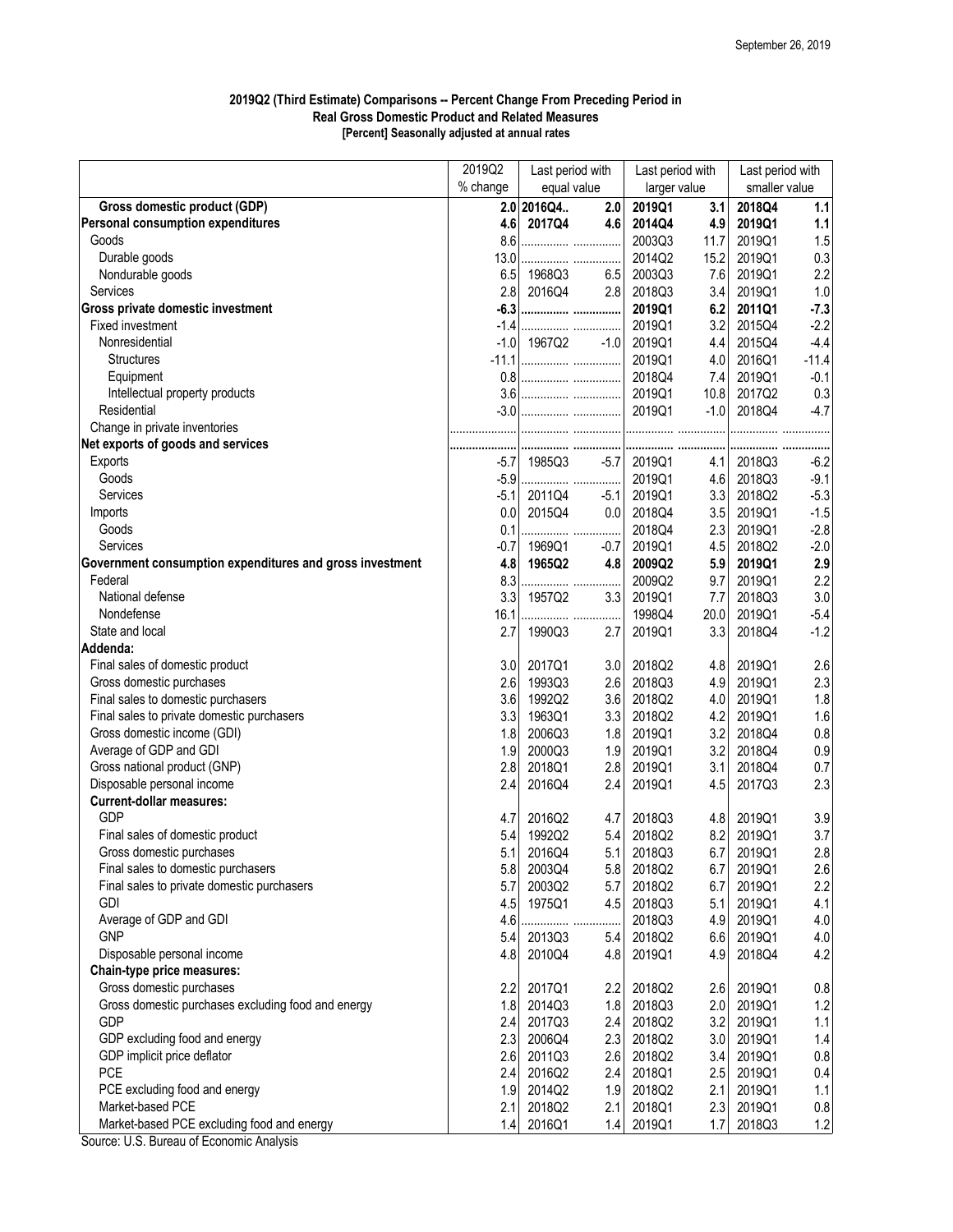|                                                          | 2019Q2<br>Last period with |             | Last period with |              | Last period with |               |         |
|----------------------------------------------------------|----------------------------|-------------|------------------|--------------|------------------|---------------|---------|
|                                                          | contribution               | equal value |                  | larger value |                  | smaller value |         |
| Percent change at annual rate:                           |                            |             |                  |              |                  |               |         |
| <b>Gross domestic product</b>                            | 2.0                        | 2016Q4      | 2.0              | 2019Q1       | 3.1              | 2018Q4        | 1.1     |
| Percentage points at annual rates:                       |                            |             |                  |              |                  |               |         |
| <b>Personal consumption expenditures</b>                 | 3.03                       | 2005Q2      | 3.03             | 2017Q4       | 3.12             | 2019Q1        | 0.78    |
| Goods                                                    | 1.74                       |             |                  | 2006Q1       | 1.94             | 2019Q1        | 0.32    |
| Durable goods                                            | 0.87                       | 2010Q2      | 0.87             | 2014Q2       | 1.01             | 2019Q1        | 0.02    |
| Nondurable goods                                         | 0.87                       | 1986Q1      | 0.87             | 2003Q3       | 1.10             | 2019Q1        | 0.30    |
| <b>Services</b>                                          | 1.29                       | 2016Q4      | 1.29             | 2018Q3       | 1.59             | 2019Q1        | 0.46    |
| Gross private domestic investment                        | $-1.16$                    | 1992Q1      | $-1.16$          | 2019Q1       | 1.09             | 2009Q2        | $-3.15$ |
| <b>Fixed investment</b>                                  | $-0.25$                    |             |                  | 2019Q1       | 0.56             | 2015Q4        | $-0.38$ |
| Nonresidential                                           | $-0.14$                    |             |                  | 2019Q1       | 0.60             | 2015Q4        | $-0.61$ |
| <b>Structures</b>                                        | $-0.36$                    | 2001Q1      | $-0.36$          | 2019Q1       | 0.12             | 2015Q4        | $-0.70$ |
| Equipment                                                | 0.05                       | 1951Q2      | 0.05             | 2018Q4       | 0.42             | 2019Q1        | 0.00    |
| Intellectual property products                           | 0.17                       | 2003Q4      | 0.17             | 2019Q1       | 0.48             | 2017Q2        | 0.01    |
| Residential                                              | $-0.11$                    |             |                  | 2019Q1       | $-0.04$          | 2018Q4        | $-0.18$ |
| Change in private inventories                            | $-0.91$                    |             |                  | 2019Q1       | 0.53             | 2018Q2        | $-1.20$ |
| Net exports of goods and services                        | $-0.68$                    | 1999Q3      | $-0.68$          | 2019Q1       | 0.73             | 2018Q3        | $-2.05$ |
| Exports                                                  | $-0.69$                    |             |                  | 2019Q1       | 0.49             | 2018Q3        | $-0.78$ |
| Goods                                                    | $-0.48$                    | 1953Q4      | $-0.48$          | 2019Q1       | 0.36             | 2018Q3        | $-0.78$ |
| Services                                                 | $-0.21$                    | 2011Q4      | $-0.21$          | 2019Q1       | 0.13             | 2018Q2        | $-0.23$ |
| Imports                                                  | 0.01                       | 2015Q4      | 0.01             | 2019Q1       | 0.23             | 2018Q4        | $-0.53$ |
| Goods                                                    | $-0.02$                    | 1970Q1      | $-0.02$          | 2019Q1       | 0.36             | 2018Q4        | $-0.28$ |
| Services                                                 | 0.02                       | 2001Q1      | 0.02             | 2018Q2       | 0.06             | 2019Q1        | $-0.13$ |
| Government consumption expenditures and gross investment | 0.82                       | 1975Q4      | 0.82             | 2009Q2       | 1.22             | 2019Q1        | 0.50    |
| Federal                                                  | 0.53                       | 1977Q2      | 0.53             | 2009Q2       | 0.77             | 2019Q1        | 0.14    |
| National defense                                         | 0.13                       | 2016Q3      | 0.13             | 2019Q1       | 0.29             | 2018Q3        | 0.11    |
| Nondefense                                               | 0.40                       | 1980Q1      | 0.40             | 1998Q4       | 0.44             | 2019Q1        | $-0.15$ |
| State and local<br>$\cdots$ $\sim$<br>$\epsilon$ $-$     | 0.29                       | 2007Q1      | 0.29             | 2019Q1       | 0.36             | 2018Q4        | $-0.14$ |

## **2019Q2 (Third Estimate) Comparisons -- Contributions to Percent Change in Real Gross Domestic Product**

Source: U.S. Bureau of Economic Analysis